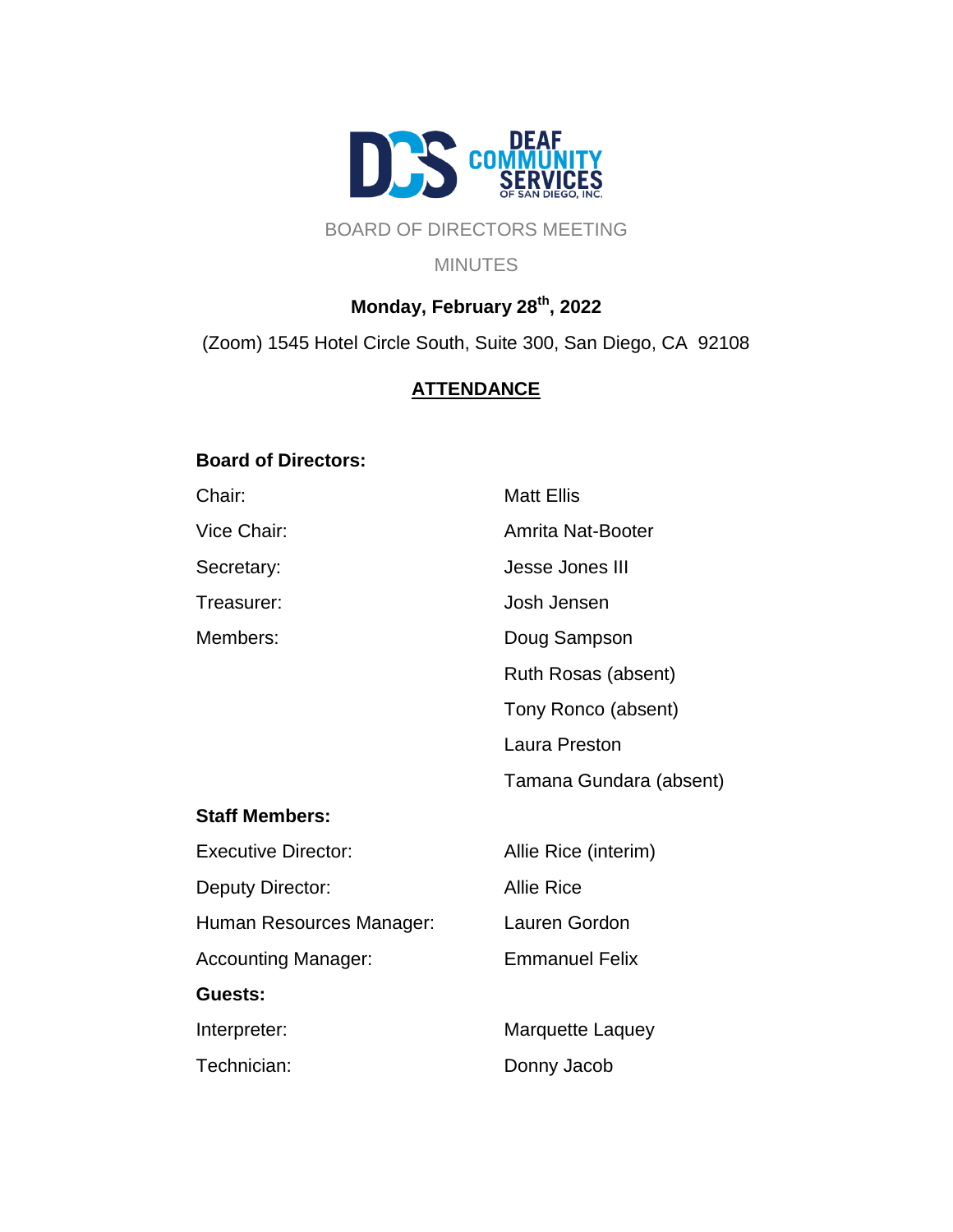## **MEETING**

## **Call to Order**

Ellis called the meeting to order at 6:02 PM.

### **Review of the Minutes**

The minutes from the February 7<sup>th</sup>'s meeting was presented for review. Amrita Nat-Booter moved to have the minutes approved, Josh Jensen seconded. Majority of the board voted in favor of approving the minutes.

# **Chairperson's Report (Ellis)**

## **Furlough**

We are now phasing back employees to DCS. We're evaluating the furlough situation every two weeks to see about phasing more employees back to DCS. The finances committee has been keeping a close eye on the financial situation and will continue to meet weekly. I'll allow the finances committee chair report about that.

### **New Executive Director**

Monique Ball is the new executive director, we've already started working on transitioning her into the role with the support from Innivee Strategies. We're working weekly on this process for the next 3 months. We're really excited and enthusiastic to work together on this for a stronger DCS! She starts working next week on March 7<sup>th</sup>.

# **(Interim) Executive Director's Report for January (Rice)**

# *January*

*COVID-19 Update:* DCS was closed for a month from mid January to mid February due to Omicron variant. We're now back to being open twice a week – Tuesdays and Thursdays – from 10 am – 3 pm (to err on the safe side) and after the cases go down, we'll return to being open three times a week, on Tuesdays, Wednesdays, and Thursdays – from 10am – 3pm, and in the future, it's possible we'll return to being open in the full capacity, we'll keep you posted. We will continue to meet in-person with clients/visitors by appointment only.

# **Administration**:

Training by the National Conflict Resolution Center (NCRC): The NCRC provided the second part of the second training – Bystander Challenge – in January. The employees learned how to have challenging conversations in ways that demonstrate respect, inclusivity, and dignity for all involved.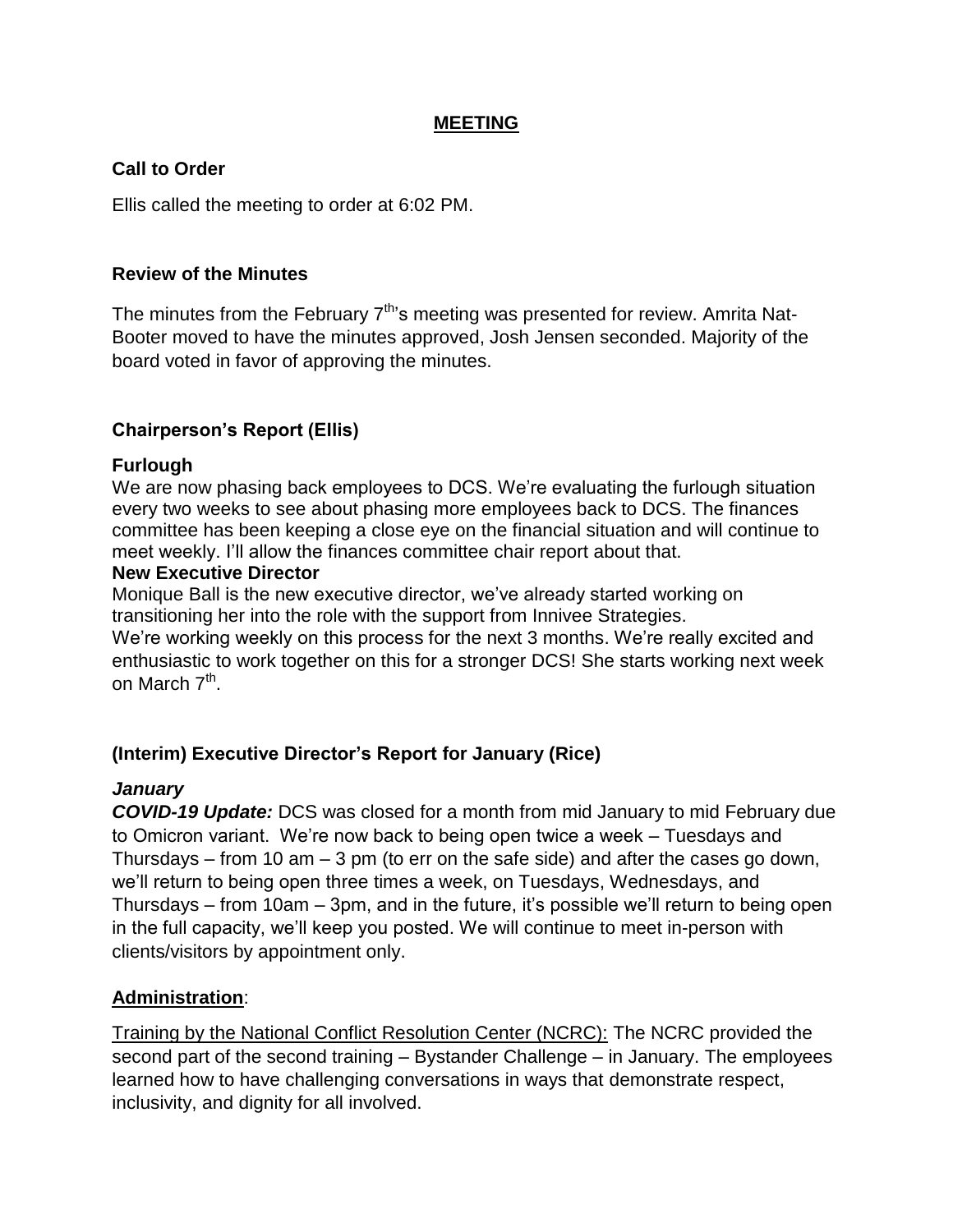DSS Quarterly Meeting (Jan. 20th): The meeting highlighted accomplishments and challenges within all sister agencies, including ongoing changes to keep up with the impact of the pandemic. Other discussion topics were covered such as the possibility of adopting a hybrid approach within the workplace and how it will impact service-based outcomes.

Staffing Update: There are several vacant positions and those are as follows: Clinical Director, Behavioral Health Services (BHS) Program Manager, Behavioral Health Therapist, SOL/BHS Data Entry and Billing Specialist, and Interpreting Services Director. The Executive Director position has been filled. Her name is Monique Ball and she will start on Monday, March  $7<sup>th</sup>$ . One of the Deaf Advocate positions has been filled. His name is Eric Gonzalez and he started working at DCS on Wednesday, January 19<sup>th</sup>.

## **Departments:**

## **Behavioral Health Department:**

| <b>Behavioral Health Services</b>  | Dec.           | Jan.           | YTD            |
|------------------------------------|----------------|----------------|----------------|
| Unduplicated clients (adult/child) | 0              | 0              | 7              |
| <b>DSS</b> cases                   | 0              | 0              | $\overline{2}$ |
| <b>Signs of Life (SOL)</b>         |                |                |                |
| Unduplicated clients               | 3              | 0              | $14*$          |
| <b>SOC</b> vacancies               | $\overline{2}$ | 3              | 5              |
| SOC2 (SOH) vacancies               | $\overline{2}$ | $\overline{2}$ | 4              |
| <b>Clubhouse</b>                   |                |                |                |
| Unduplicated clients               | 2              | 6              | 44             |
| <b>Client contacts</b>             | 78             | 79             | 763            |

*\*13 active cases for SOL.*

### **Interpreting Services:**

|                                  | Dec. | Jan. | YTD   |
|----------------------------------|------|------|-------|
| Total # of Requests              | 387  | 461  | 3,176 |
| Total # of Last Minute Requests  | 38   | 31   | 245   |
| # of Last Minute Requests Filled | 28   | 25   | 187   |
| Total # of Community Requests    | 325  | 364  | 2,582 |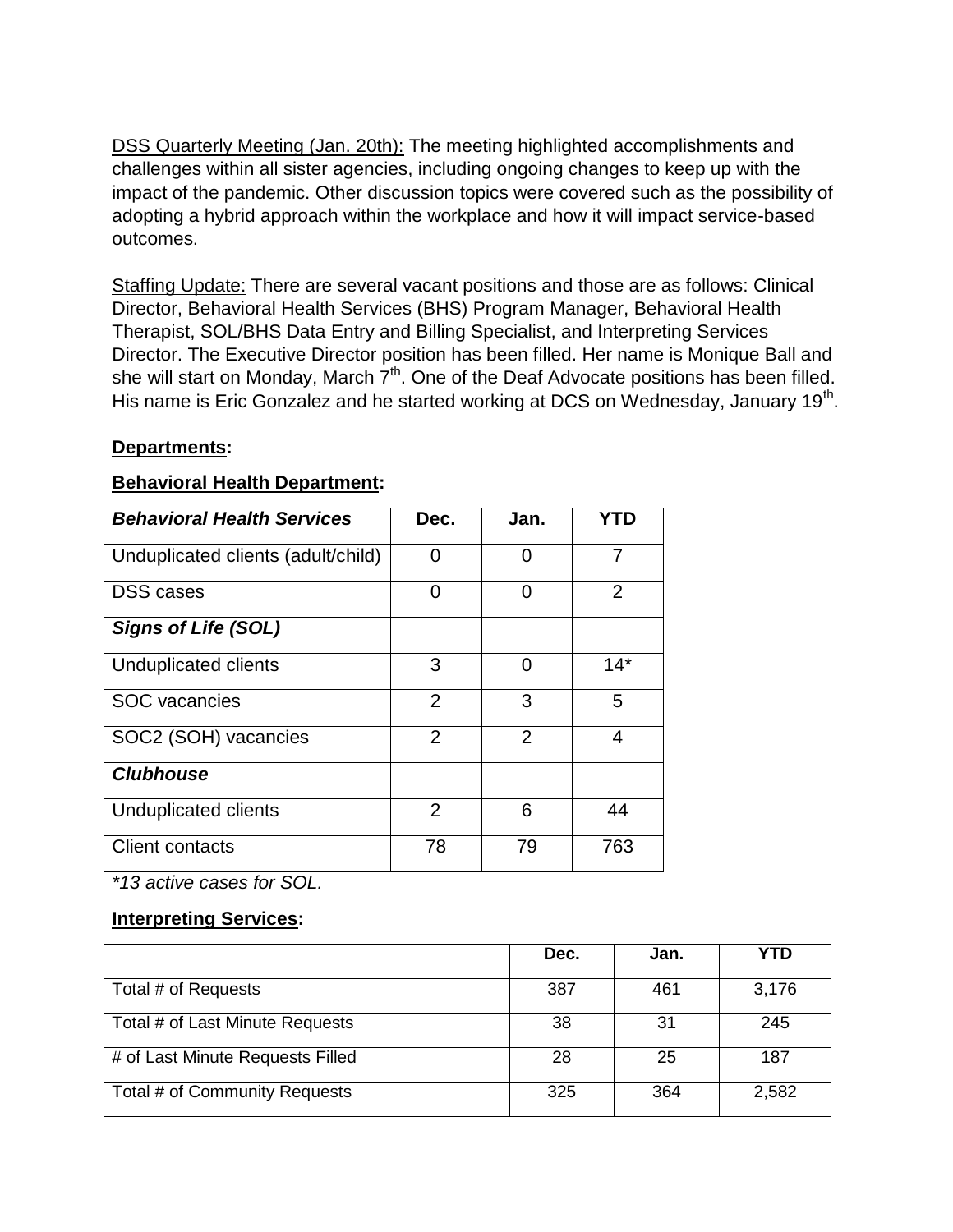| # of Community Requests Filled                      | 301     | 340 | 2,375 |
|-----------------------------------------------------|---------|-----|-------|
| Total # of Educational Requests                     | 62      | 97  | 588   |
| # of Educational Requests Filled                    | 51      | 77  | 483   |
| # of requests canceled (Billable)                   | 14      | 24  | 176   |
| # of requests canceled (non-billable)               | 90      | 58  | 616   |
| # of Trilingual Interpreting Requests Filled        | 2       | 1   | 11    |
| # of Requests for CART Services Filled              | 0       | 1   | 6     |
| # of DeafBlind Interpreting Requests Filled         | 26      | 5   | 113   |
| # of Deaf Interpreter Requests Filled               | $12 \,$ | 9   | 78    |
| <b>Total Requests of Pro Bono Services Provided</b> | 2       | 4   | 22    |

# **Employment Services:**

|                       | Dec. | Jan. | YTD |
|-----------------------|------|------|-----|
| Enrollment            |      |      | 52  |
| Job Placements        |      |      | 38  |
| (Goal: 62 placements) |      |      |     |

# **Adult Literacy Services:**

|                                      | Dec.     | Jan.     | YTD            |
|--------------------------------------|----------|----------|----------------|
| <i><b>LEAD</b></i>                   |          |          |                |
| Duplicated trainees (combined)       | 4        | 4        | 37             |
| Unduplicated trainees (combined)     | 0        | $\Omega$ | 9              |
| HQ (unduplicated)                    | 0        | 0        | 7              |
| NCO (unduplicated)                   | $\Omega$ | $\Omega$ | 2              |
| <b>PVSA</b>                          |          |          |                |
| Duplicated participants (combined)   | 3        | 3        | 22             |
| Unduplicated participants (combined) | $\Omega$ | $\Omega$ | $\overline{4}$ |
| HQ (unduplicated)                    | 0        | ∩        | 4              |
| NCO (unduplicated)                   | 0        | 0        | 0              |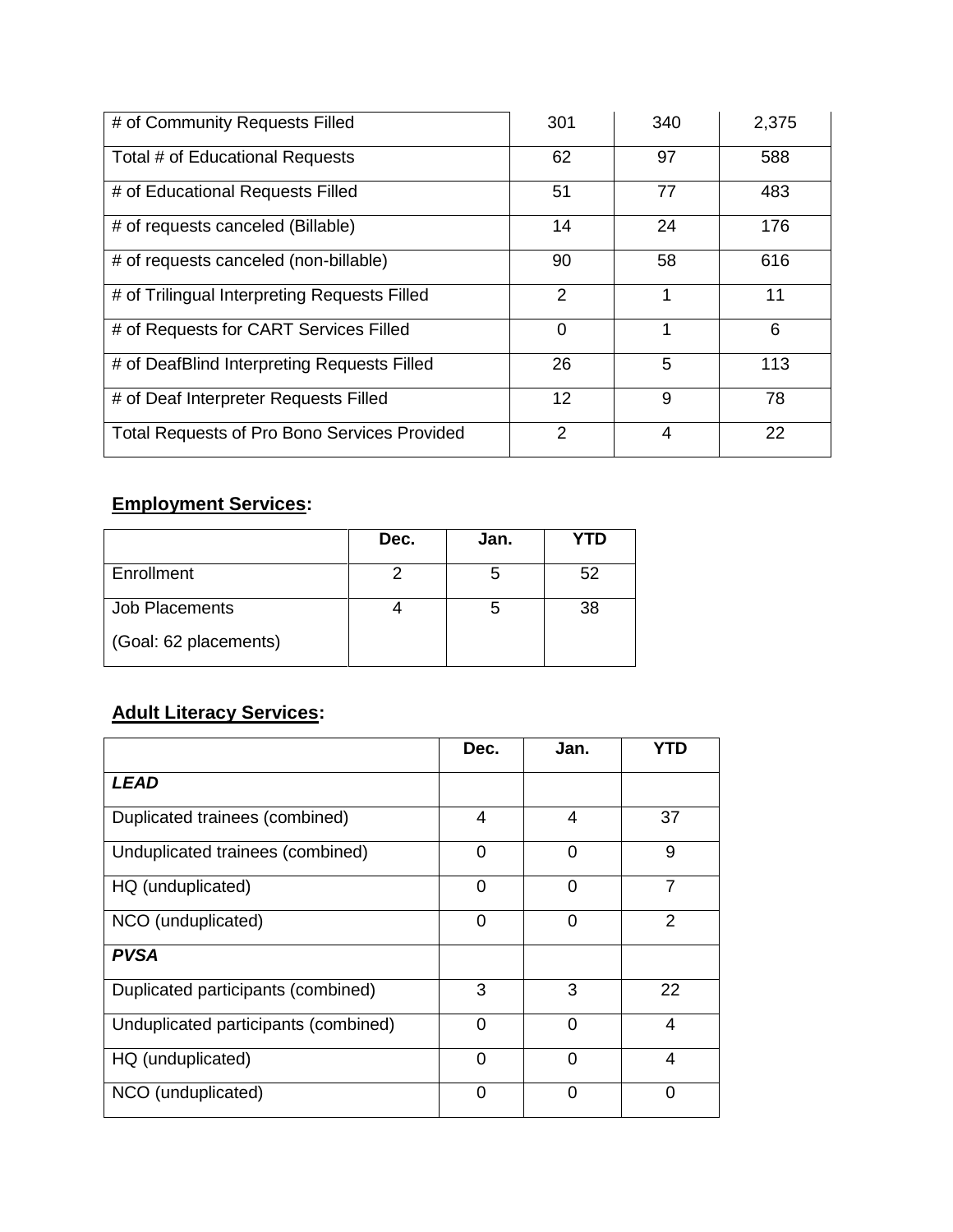# **Youth and Family Services**:

| <b>Deaf Mentorship Program</b>  | Dec.           | Jan.     | <b>YTD</b>     |
|---------------------------------|----------------|----------|----------------|
| Unduplicated # of families      | 0              | $\Omega$ | $\overline{2}$ |
| Deaf coaches (unduplicated)     | 5              | 3        | 3              |
| # of families on the wait list  | 20             | 20       | 20             |
| e <sub>5</sub>                  | n/a            | n/a      | n/a            |
| <b>Family ASL</b>               |                |          |                |
| # of participants               | 5              | 0        | 5              |
| # of families in attendance     | 3              | $\Omega$ | 3              |
| <b>BBBS</b>                     |                |          |                |
| # of matches                    | $\overline{0}$ | $\Omega$ | $\Omega$       |
| # of Bigs on the wait list      | 5              | 5        | 5              |
| # of Littles on the wait list   | 13             | 13       | 13             |
| Deaf Youth Literacy Camp (DYLC) |                |          |                |
| # of campers                    | n/a            | n/a      | 14             |

# **Client Support Services:**

|                                   | Dec. | Jan.   |       |
|-----------------------------------|------|--------|-------|
| <b>Advocacy Services</b>          |      |        |       |
| Unduplicated clients (combined)   | 12   | $6*$   | 58    |
| <b>Client Contacts (combined)</b> | 151  | $125*$ | 921   |
| <b>Information and Referrals</b>  |      |        |       |
| Referrals (combined)              | 498  | 400*   | 2,122 |

*\*unverified numbers*

# **Media:**

| Dec. | Jan. | Projected<br>Goals for Jan. | VTN<br>1 D |
|------|------|-----------------------------|------------|
|      |      |                             |            |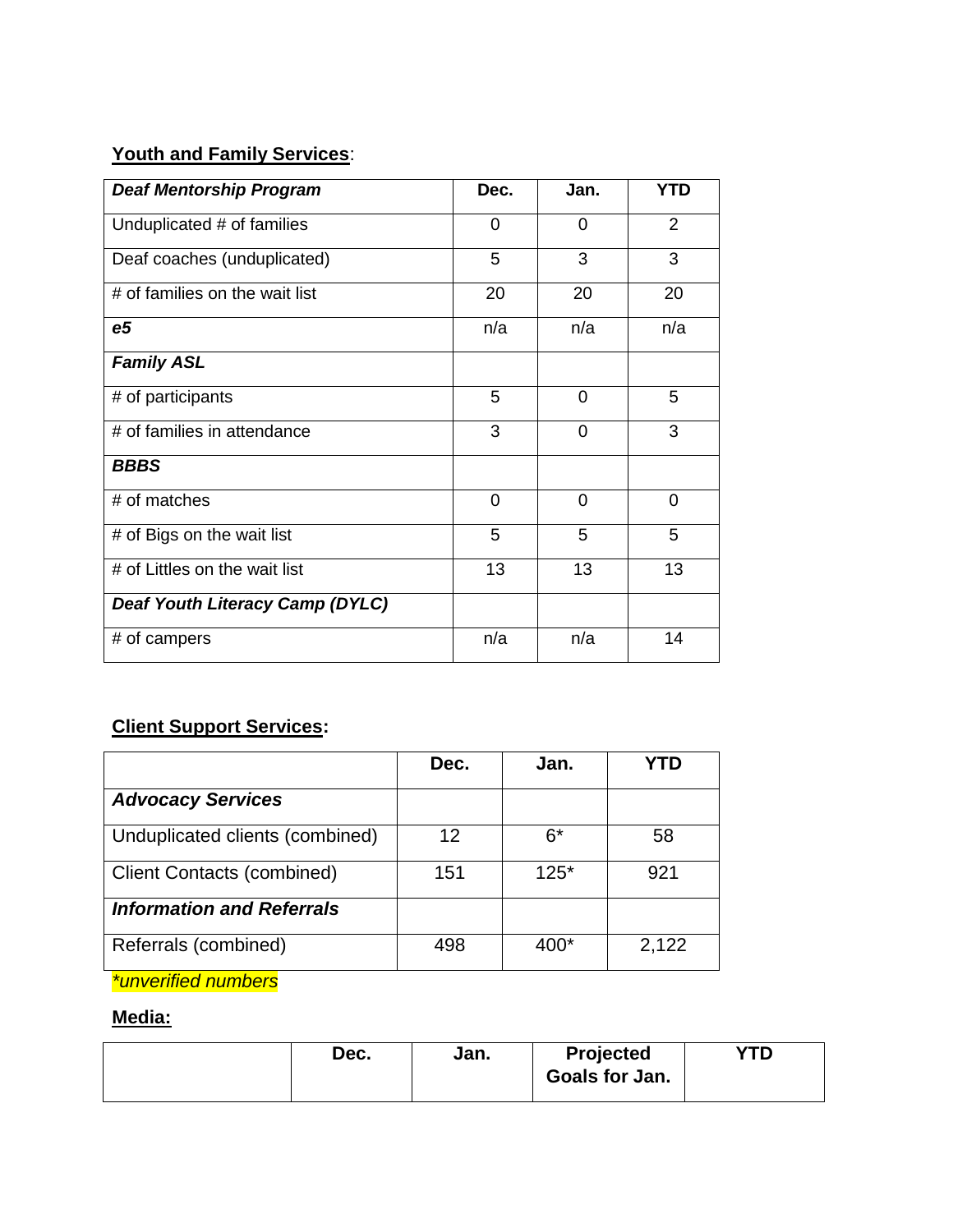| <b>FB Likes</b>              | n/a   | n/a   | n/a   | n/a                       |
|------------------------------|-------|-------|-------|---------------------------|
| <b>FB Followers</b>          | 6,269 | 6,294 | 50    | 44,002                    |
| <b>Twitter</b>               | 4,376 | 4,412 | 25    | 30,573                    |
| Instagram                    | 3,062 | 3,124 | 100   | 21,254                    |
| YouTube                      | 734   | 741   | 60    | 5,053                     |
| Subscriber                   | n/a   | n/a   | n/a   | n/a                       |
| <b>DCS Website</b><br>Users* | 1,870 | 2,197 | 2,215 | 6,105<br>(Nov./Dec./Jan.) |

*\*This represents the number of people who have visited the DCS website, even if they have visited the site multiple time.* 

**Events:** There was no event for the month of January. With the support of the LEAD-K Family Services by NorCal Services for Deaf and Hard of Hearing, the Youth and Family Services (YFS) department is preparing for the Love and Literacy event. The event will happen on Saturday, March  $5<sup>th</sup>$  from 10 am  $-$  2 pm. Please join us!

Personal remarks were shared by Allie Rice.

# **Financial Report (Jensen)**

What a month! We the board members have worked very hard to have the DCS staff return from the furlough.We have been monitoring the finance closely at least once and or twice on a weekly basis to assess our priority that the DCS staff will be able to return earlier than expected. We are now working on a plan to pay back the line of credit (LOC), pay off the invoices we owed to, etc. Thank you for all your support and understanding in this matter.

# **Fundraising Committee Report (Preston)**

1. Hello! Unfortunately, due to the pandemic, we have decided it was best to postpone DCS Spring Gala on May 14, 2022 to May 6, 2023. It will be at the same venue, Fairbanks Ranch Country Club. Please save the date!!! Any of you who want to help out/join the committee, please reach out to me or others on the board.

2. We will also be hosting small fundraisers throughout the year. Please be on the lookout for those fun events.

3. Thank you for your patience and support!!